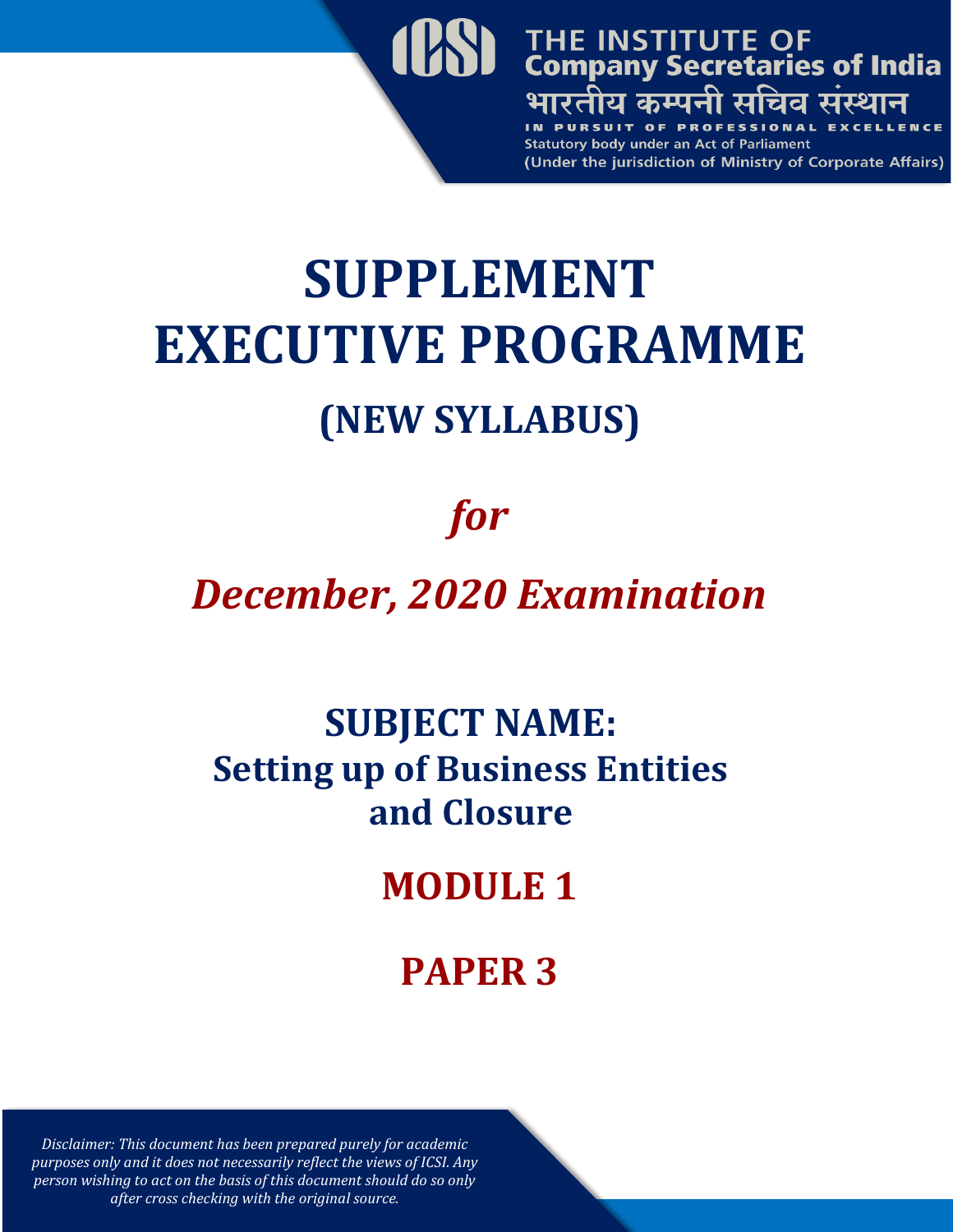### **Lesson 2-Types of Companies**

#### **1) Notification no: G.S.R. 81(E) NIDHI (Amendment) Rules 2020, dated 3rd February, 2020 (effective from 10th February,2020).**

New Forms were notified in place of existing NDH-1, NDH-2 & NDH-3.

- a. FORM NO. NDH-I: Return of Statutory Compliances
- b. FORM NO. NDH-2: Application for extension of time
- c. FORM NO. NDH-3: Return of Nidhi Company for the half year ended

*For more details click on: [http://www.mca.gov.in/Ministry/pdf/Rules2\\_04022020.pdf](http://www.mca.gov.in/Ministry/pdf/Rules2_04022020.pdf)*

**2) Notification No: G.S.R.114(E)-NIDHI (Second Amendment) Rules, 2020, dated 14th February, 2020.**

**In the Nidhi Rules, 2014, in rule 23A, for the words "six months" the words "nine months" shall be substituted.**

#### **Impact**

*As per the amended rule 23A- every company referred to in clause (b) of [Rule 2 o](http://ebook.mca.gov.in/Actpagedisplay.aspx?PAGENAME=18220)f Nidhi Rules and every Nidhi incorporated under the Act, before the commencement of Nidhi (Amendment) Rules, 2019 i.e.15.08.2019, shall also get itself declared as Nidhi in accordance with [rule 3A o](http://ebook.mca.gov.in/Actpagedisplay.aspx?PAGENAME=28472)f*  Nidhi Rules, 2014 within a period of one year from the date of its incorporation or within a period *of nine months from the date of commencement of Nidhi (Amendment) Rules, 2019 i.e. 15.08.2019, whichever is later.*

*(The period wasinitially 6 monthsfrom commencement of Nidhi (Amendment) Rules, 2019 which is hereby extended for another 3 months.)*

*For more details click on: [http://www.mca.gov.in/Ministry/pdf/rule\\_14022020.pdf](http://www.mca.gov.in/Ministry/pdf/rule_14022020.pdf)*

#### **3) Corrigendum pertaining to Nidhi (Second Amendment) Rules, 2020, dated 2nd March, 2020.**

The Ministry of Corporate Affairs vide its notification no: G.S.R.-150(E), dated 2<sup>nd</sup> March, 2020 has issued a corrigendum pertaining to Nidhi (Second Amendment) Rules, 2020, notification dated  $14<sup>th</sup>$  February, 2020.

#### **As per the corrigendum**

#### **At page 2, in line 9, for "rule 23A" read "rule 23A and first proviso to rule 23B".**

*Hence, in the Nidhi Rules, 2014, in rule 23A and first proviso to rule 23B for the words "six months" the words "nine months" shall be substituted.*

#### **Post Amendment**

As per the amended rule, in the first proviso to rule 23B, no fees shall be charged under this rule *for filing Form NDH-4, in case it is filed within nine months of the commencement of Nidhi*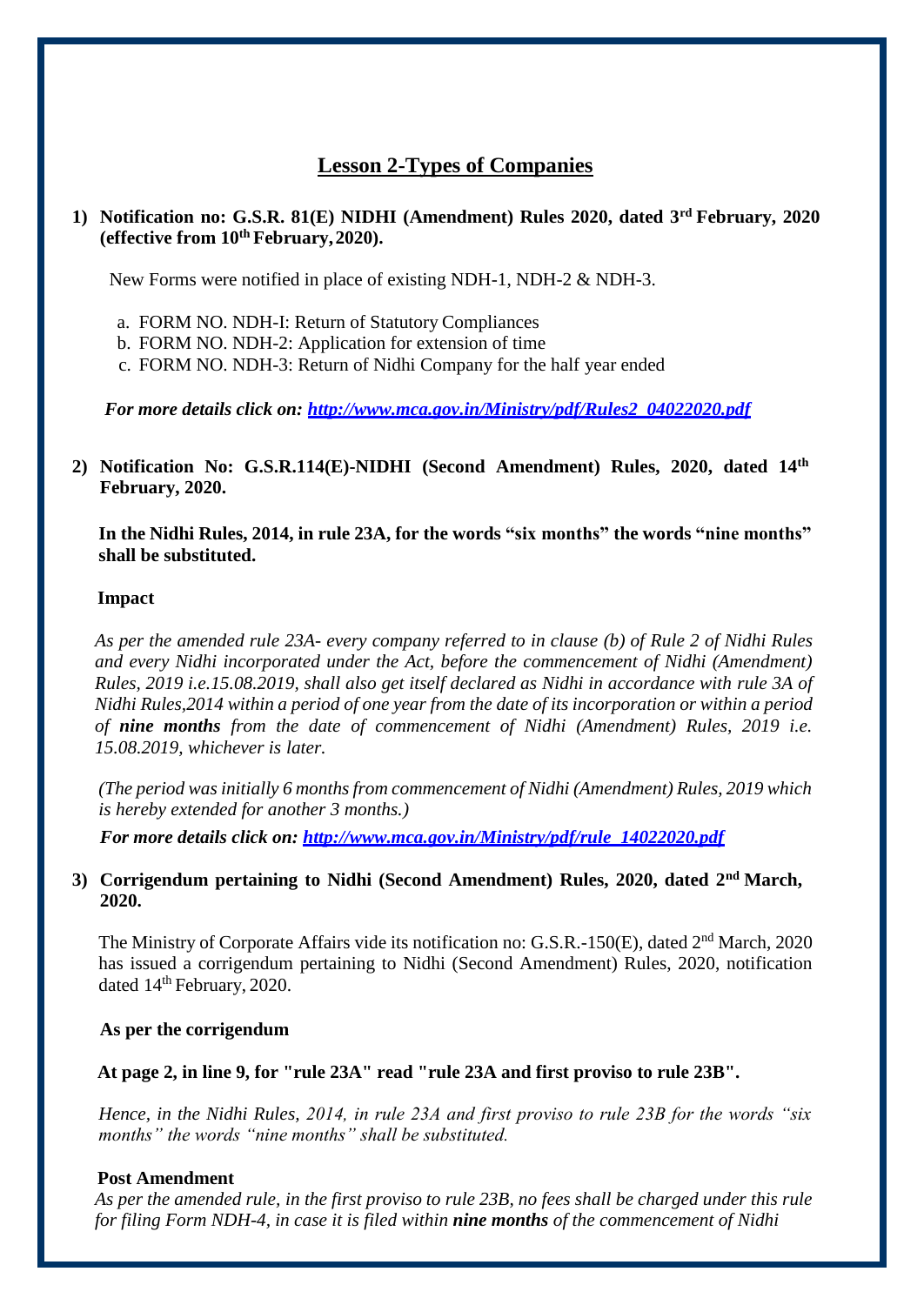*(Amendment) Rules, 2019 i.e. 15.08.2019.*

*(The period was initially 6 months from commencement of Nidhi (Amendment) Rules, 2019 which is hereby extended for another 3 months.)*

 *For more details click on: [http://www.mca.gov.in/Ministry/pdf/rule\\_02032020.pdf](http://www.mca.gov.in/Ministry/pdf/rule_02032020.pdf)*

#### **4) Notification Number G.S.R. 128(E)-The Companies (Incorporation) Amendment Rules, 2020, dated 18th February, 2020 (Effective from 23rd February,2020)**

In the Companies (Incorporation) Rules, 2014, for rule 9,

*The following rule shall be substituted,* namely:-

#### **Rule 9 of the Companies (Incorporation) Rules, 2014 -Reservation of name or change of name**

An application for reservation of name shall be made through the web service available at [www.mca.gov.in](http://www.mca.gov.in/) by using web service SPICe+ (Simplified Proforma for Incorporating Company Electronically Plus: INC-32) and for change of existing name by using web service RUN (Reserve Unique Name) along with fee as provided in the Companies (Registration Offices and Fees) Rules, 2014, which may either be approved or rejected, as the case may be, by the Registrar, Central Registration Centre after allowing re-submission of such web form within fifteen days for rectification of the defects, if any, with effect from the  $23<sup>rd</sup>$  February, 2020.

Rules 10, 12, sub-rule (1) of rule 19, sub-rules (1), (2), (3), (4), (7) and (9) of rule 38 of the **Companies (Incorporation) Rules, 2014,** for the words, "Form No INC-32 (SPICe), wherever they occur, the following words **"SPICe+ (Simplified Proforma for Incorporating Company Electronically Plus: INC -32)"** shall be substituted with effect from the 23<sup>rd</sup> February, 2020.

#### **In Rule 38 of the Companies (Incorporation) Rules, 2014**

In the marginal heading, for the word, "**Electronically (SPICE)",** the words, **"Electronically Plus (SPICE +)"** shall be substituted with effect from the  $23<sup>rd</sup>$  February, 2020.

#### **In rule 38A of the Companies (Incorporation) Rules, 2014 –**

a. In the marginal heading for the words, **'and Employees' Provident Fund Organisation (EPFO) Registration** the following words, "**Employees' Provident Fund Organisation (EPFO) Registration and Profession Tax Registration and Opening of Bank Account"** shall be substituted.

b. for the letters "AGILE", the letters "AGILE - PRO", shall be substituted;

c. after clause (c*), the following clauses shall be inserted, namely*: -

"(c) Profession Tax Registration with effect from the  $23<sup>rd</sup>$  February, 2020

(d) Opening of Bank Account with effect from 23rd February, 2020."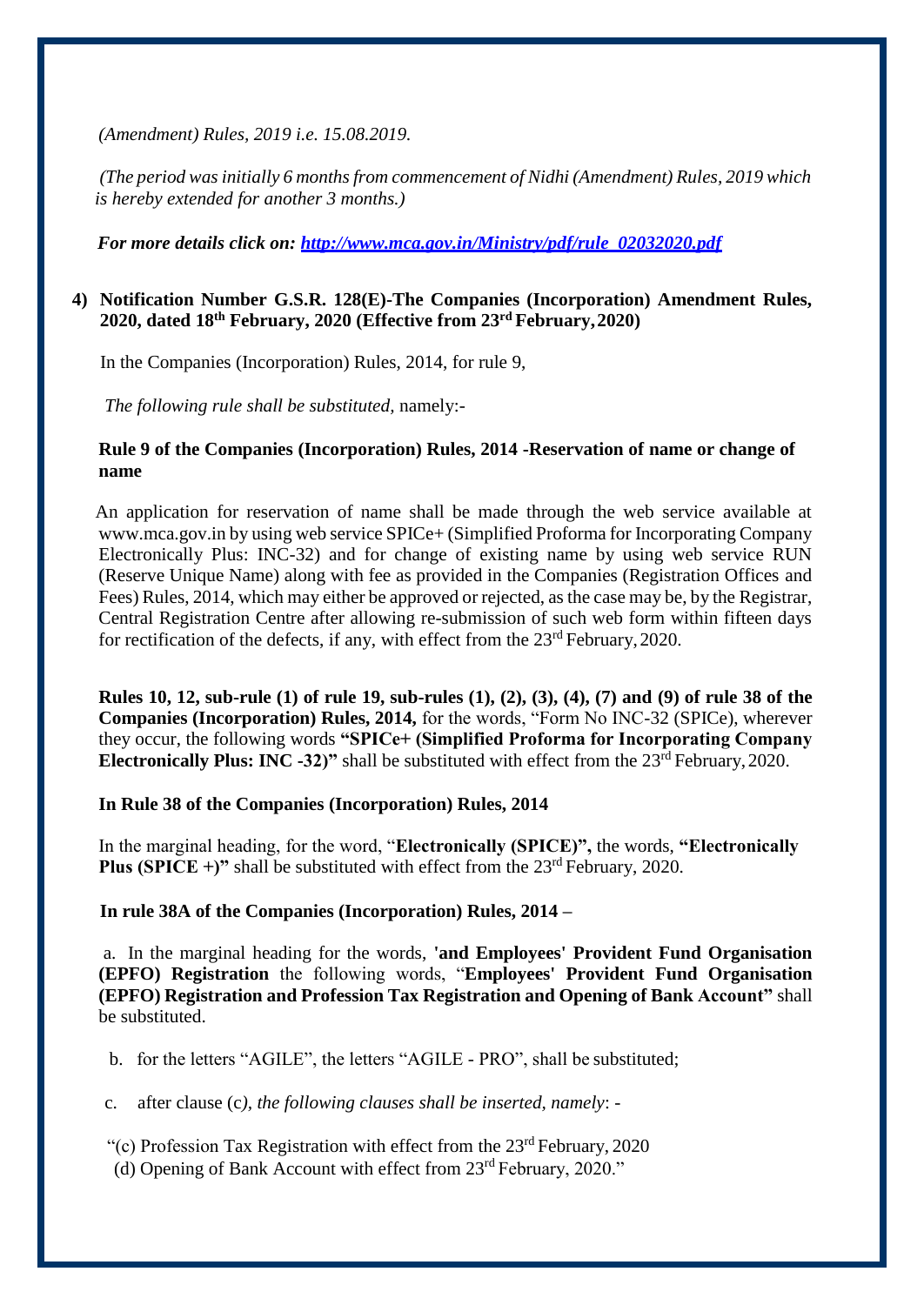#### **Impact**

 *As part of Government of India's Ease of Doing Business (EODB) initiatives, the Ministry of Corporate Affairs has introduced a new Web Form 'SPICe+' w.e.f. 23rd February, 2020 replacing the existing SPICe form. SPICe+ is an integrated Web form offering multiple services viz. name reservation, incorporation, DINallotment (Maximum 3 DIN), mandatory issue of PAN, TAN, EPFO registration, ESIC registration, Profession Tax registration (Maharashtra) and Mandatory opening of Bank Account for the Company. It also facilitates allotment of GSTIN wherever so applied for by the Stakeholders. After introduction of SPICe+ web form RUN is applicable only for the change of name of the existing companies.*

#### *For more details click on : [http://www.mca.gov.in/Ministry/pdf/rule\\_22022020.pdf](http://www.mca.gov.in/Ministry/pdf/rule_22022020.pdf)*

5) New companiesincorporated through SPICe+ and thereby have obtained EPFO/ESInumbers will have to file statutory returns only when they cross thresholds prescribed under the relevant Acts.

*For more details click on :<http://www.mca.gov.in/MinistryV2/homepage.html>*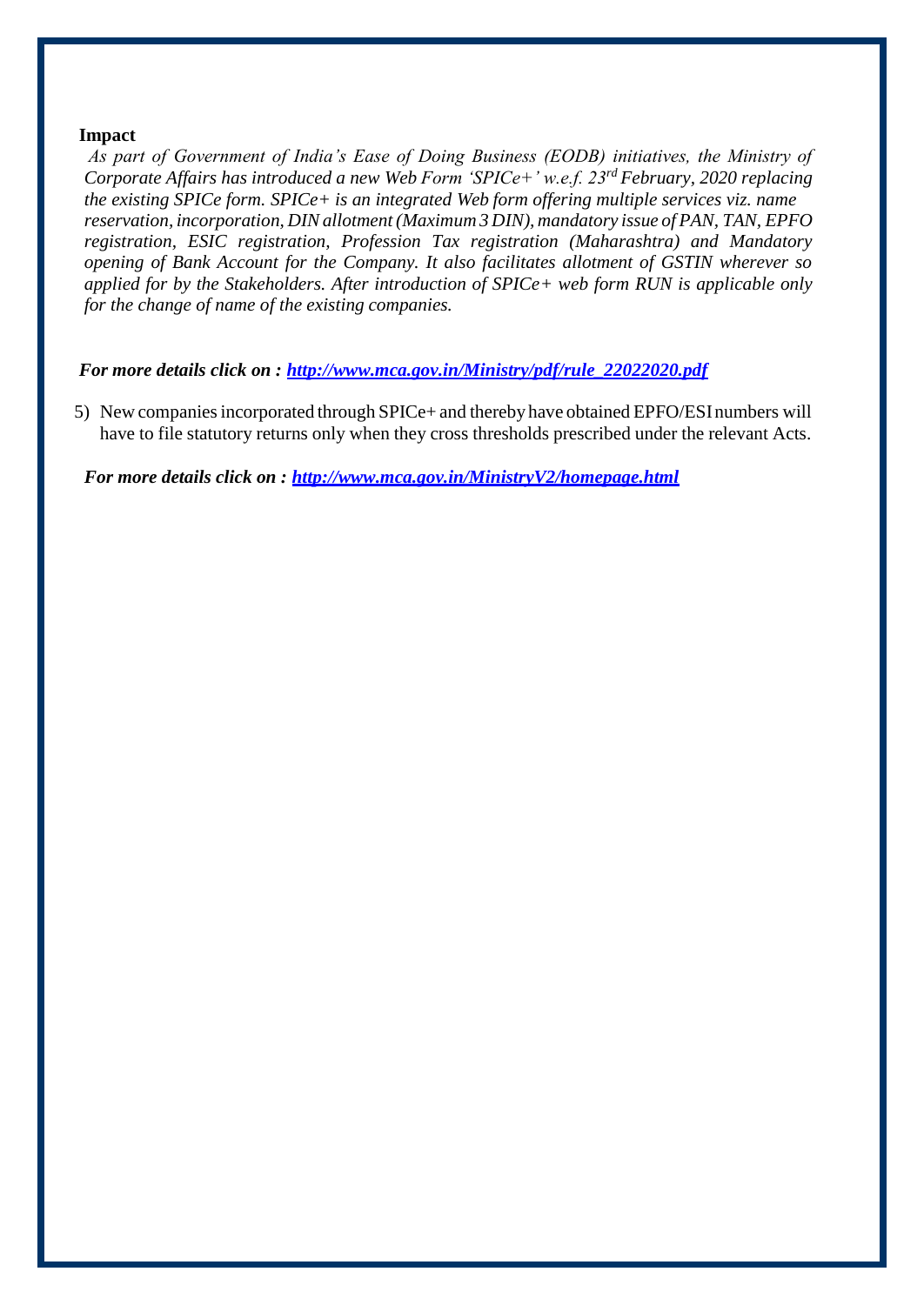### **Lesson-4 Legal Status of Registered Company**

#### **1) MCA has further amended the Exemptions notification no: G.S.R. 463(E), dated 5 th June, 2015 related toGovernmentCompanies videnotification no:G.S.R. 151(E), dated 02nd March, 2020.**

(i)With this amendment the following new explanation is inserted in the definition of Government Company as per Section 2(45) of the Companies Act, 2013:

*Explanation-* For the purposes of this clause, the "paid up share capital" shall be construed as "total voting power", where shares with differential voting rights have been issued.

#### **Impact**

*With this insertion more clarity has been given to the definition of Government Company which has issued the Shares with the differential voting rights.*

(ii)The Serial Number 1 and entries relating thereto of notification number G.S.R.463 (E), dated 5th June, 2015, has been renumbered as Serial Number 1A.

*For more details click on: [http://www.mca.gov.in/Ministry/pdf/Notification\\_02032020.pdf](http://www.mca.gov.in/Ministry/pdf/Notification_02032020.pdf)*

**2) MCA has further amended the Exemptions notification no: G.S.R. 463(E), dated 5 th June, 2015 related toGovernmentCompanies videnotification no:G.S.R. 151(E), dated 02nd March, 2020.**

**For serial number 26 relating to Chapter XII, first and second proviso to Section 188 (1) and the entries relating thereto of exemption notification number G.S.R.463(E), dated 5thJune, 2015, the following entries has been substituted as under:**

First and Second proviso to Section 188 (1) shall not apply to –

- (a)A Government company in respect of contracts or arrangements entered into by it with any other Government company, or with Central Government or any State Government or any combination thereof;
- (b)A Government company, other than a listed company, in respect of contracts or arrangements other than those referred to in clause (a), in case such company obtains approval of the Ministry or Department of the Central Government which is administratively in charge of the company, or, as the case may be, the State Government before entering into such contract or arrangement.

#### **Impact**

*Before this amendment the contracts or arrangements with any other Government Companyis only exempted, with this amendment the exemption is also extended to the contracts or arrangements with the Central Government or any State Government or any combination thereof.*

*For more details click on: http://www.mca.gov.in/Ministry/pdf/Notification\_02032020.pdf*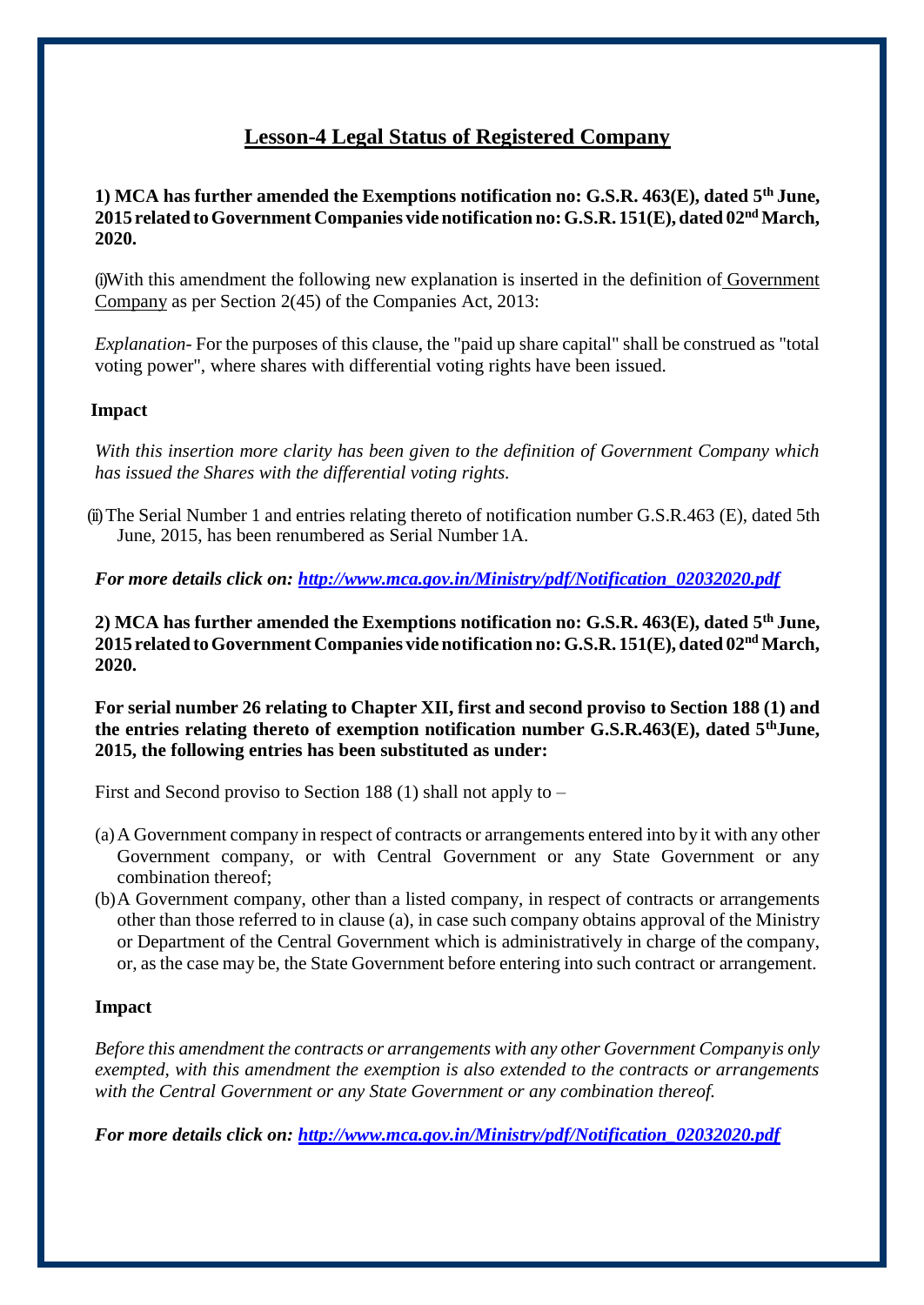## **Lesson 8-Financial Services Organisation & its Registration Process**

**Sensitization of Nidhi Companies towards compliance of provisions of Section 406 of the Companies Act, 2013 and Nidhi Rules, 2014 as amended vide Nidhi (Amendment) Rules, 2019 w.e.f 15.08.2019 and general public to invest in genuine and compliant Nidhis only.**

In order to make regulatory regime for Nidhi Companies more effective and also to accomplish the objectives of transparency  $\&$  investor friendliness in corporate environment of the country, the Central Government has recently amended the provisions related to NIDHI under the Companies Act, 2013 and the Rules (effective from 15.08.2019).

Under Nidhi Rules, 2014, Nidhi is a company which has been incorporated as a Nidhi with the object of cultivating the habit of thrift and saving amongst its members, receiving deposits from, and lending to, its members only, for their mutual benefit.

The amended provisions of the Companies Act (Section 406) and Nidhi rules (as amended w.e.f. 15.08.2019) require that the Nidhi companies have to apply to the Central government for updation of their status/ declaration as Nidhi Company in Form NDH-4.

#### **The time-frame for applying to Central Government in form NDH-4 is as under: -**

(I) Companies incorporated as Nidhi before Nidhi Amendment Rules, 2019 i.e. 15.08.2019 have to apply within a period of one year from the date of its incorporation or within 9 months of the Nidhi Amendment Rules i.e. 15.08.2019 whichever is later.

II) Companies incorporated as Nidhi on or after Nidhi Amendment Rules, 2019 i.e. 15.08.2019 have to apply within 60 days of expiry of one year from the date of incorporation or extended period (as granted by concerned Regional Director).

1) In case a company does not comply with the above requirements, it shall not be allowed to file Form No. SH–7 (Notice to Registrar for any alteration of share capital) and Form PAS–3 (Return of Allotment).

2)Such companies are required to ensure strict adherence to provision of Companies Act, 1956/2013 and Nidhi Rules, 2014 as amended. In case of contravention of the provisions of these Rules, the company and every officer of the company who is in default shall initially be punishable with fine which may extend to five thousand rupees and further fine in case of continuous violations.

3) Investors are advised to verify the status of Nidhi company from the notification issued by Central Government in official gazette before making any investment or deposit.

*For more details click on: [http://www.mca.gov.in/Ministry/pdf/Nidhi\\_19032020.pdf](http://www.mca.gov.in/Ministry/pdf/Nidhi_19032020.pdf)*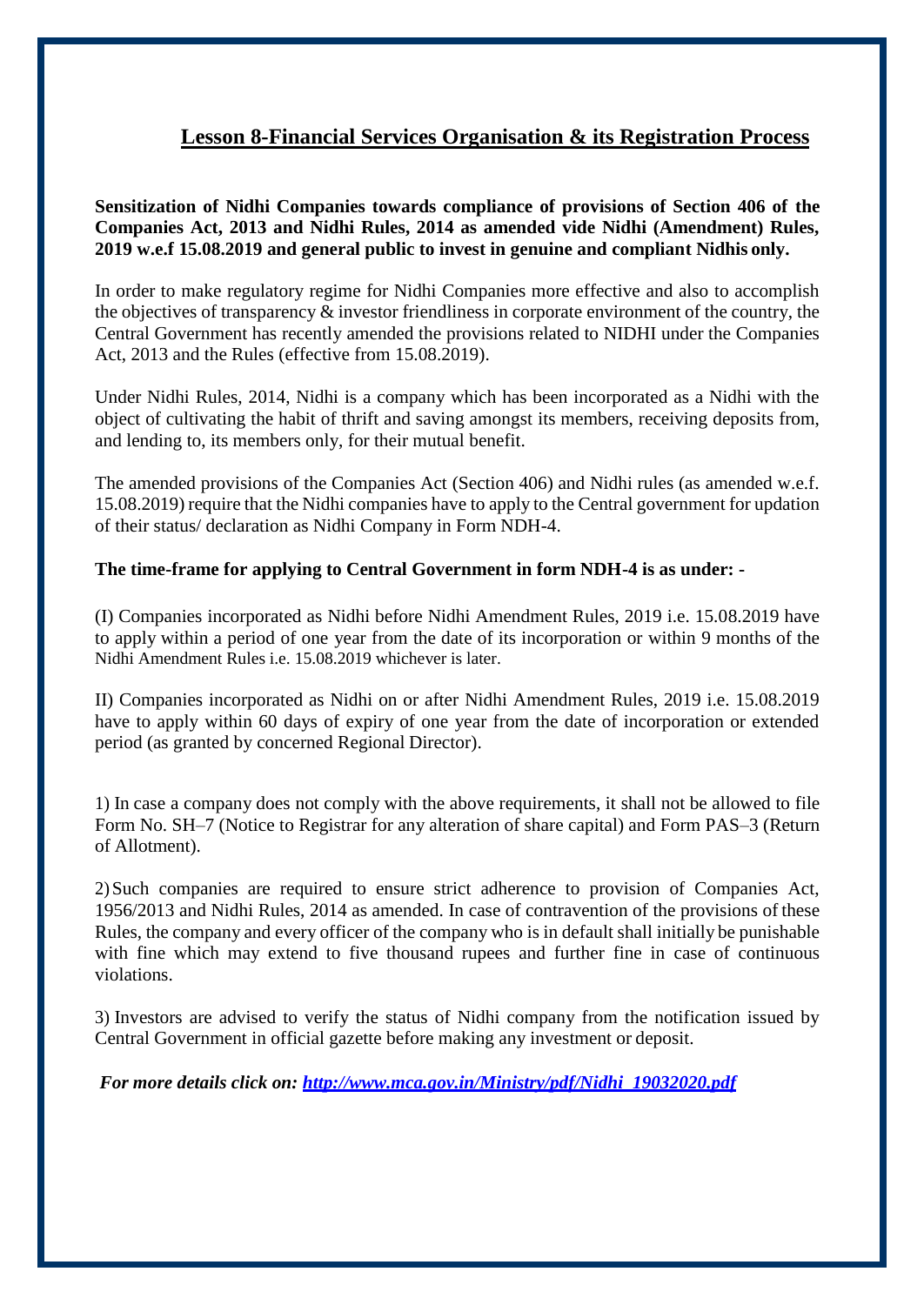## **Lesson 9-Startups & its Registration**

### **Notification No: G.S.R. 372(E)-The Companies (Share Capital and Debentures) Amendment Rules, 2020, dated 5th June, 2020**

**(i)** In Rule 8, in sub-rule (4), in the second proviso of the Companies (Share Capital and Debentures) Rules, 2014, MCA has substituted the old definition of startup-company which was issued by the Department of Industrial Policy and Promotion (DIPP) vide. Notification No. G.S.R.  $180(E)$  dated  $17<sup>th</sup>$  February, 2016 with the new definition as issued by the Department for Promotion of Industry and Internal Trade (DPIIT) vide Notification No. G.S.R. 127(E) dated 19<sup>th</sup> February, 2019.

**(ii)**In Rule 8(4) in the second proviso of the Companies (Share Capital and Debentures) Rules, 2014 for thewords:

"five years"

#### *The following shall be substituted*

"ten years"

**Post Amendment Second proviso to Rule 8(4) of the Companies (Share Capital and Debentures) Rules, 2014 shall be read as under:**

A startup company as defined in notification number **G.S.R. 127(E), dated the 19th February, 2019 issued by the Department for Promotion of Industry and Internal Trade, Ministry of Commerce and Industry**, Government of India, may issue sweat equity shares not exceeding 50% of its paid-up capital upto **10 (ten) years** from the date of its incorporation or registration.

*(Earlier the time period was upto 5 (five) years from the date of incorporation or registration.)*

 *For more details click on: [http://www.mca.gov.in/Ministry/pdf/Rule\\_08062020.pdf](http://www.mca.gov.in/Ministry/pdf/Rule_08062020.pdf)*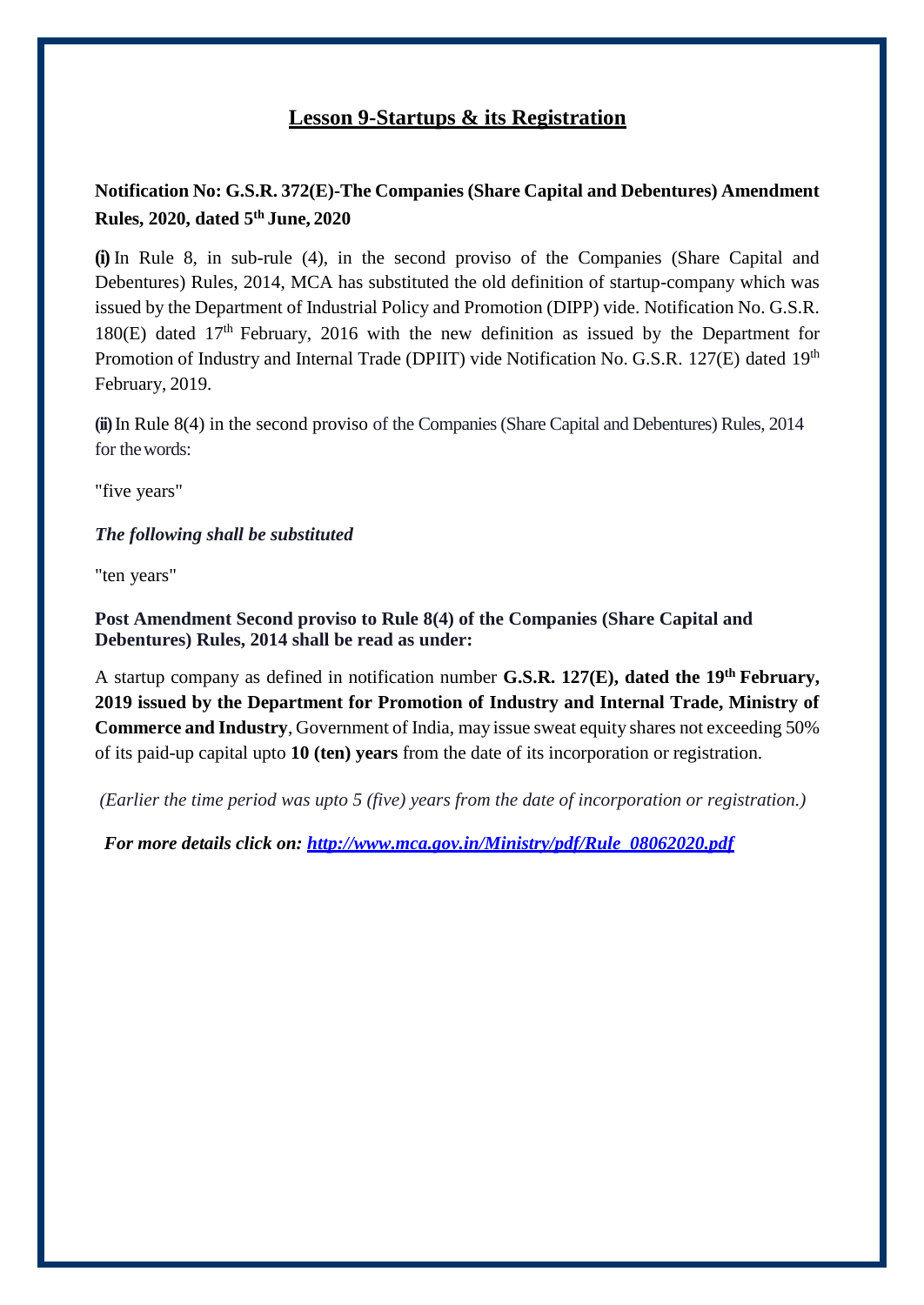## **Other Important updates**

#### **1) Notification No: G.S.R. 59(E)-Application of Provisions of Companies Act, 2013 to a Limited Liability Partnership, dated 30th January, 2020**

After this notification the provisions of section 460 of the Companies Act, 2013 relating to Condonation of delay in certain cases were also be applicable to a limited liability partnership from the date of publication of this notification i.e.  $30<sup>th</sup>$  January, 2020.

*For more details click on: [http://www.mca.gov.in/Ministry/pdf/NotificationLLP\\_31012020.pdf](http://www.mca.gov.in/Ministry/pdf/NotificationLLP_31012020.pdf)*

#### **2) Notification No: G.S.R.60 (E)-The Companies (Accounts) Amendment Rules, 2020, dated 30th January,2020**

In the Companies (Accounts) Rules, 2014 in rule 12, after sub-rule (1), the following sub- rule shall be inserted, namely: -

(1A) Every Non-Banking Financial Company (NBFC) that is required to comply with Indian Accounting Standards (Ind AS) shall file the financial statements with Registrar together with Form AOC-4 NBFC (Ind AS) and the consolidated financial statement, if any, with Form AOC-4 CFS NBFC (Ind AS).

*For more details click on: [http://www.mca.gov.in/Ministry/pdf/Rules\\_31012020.pdf](http://www.mca.gov.in/Ministry/pdf/Rules_31012020.pdf)*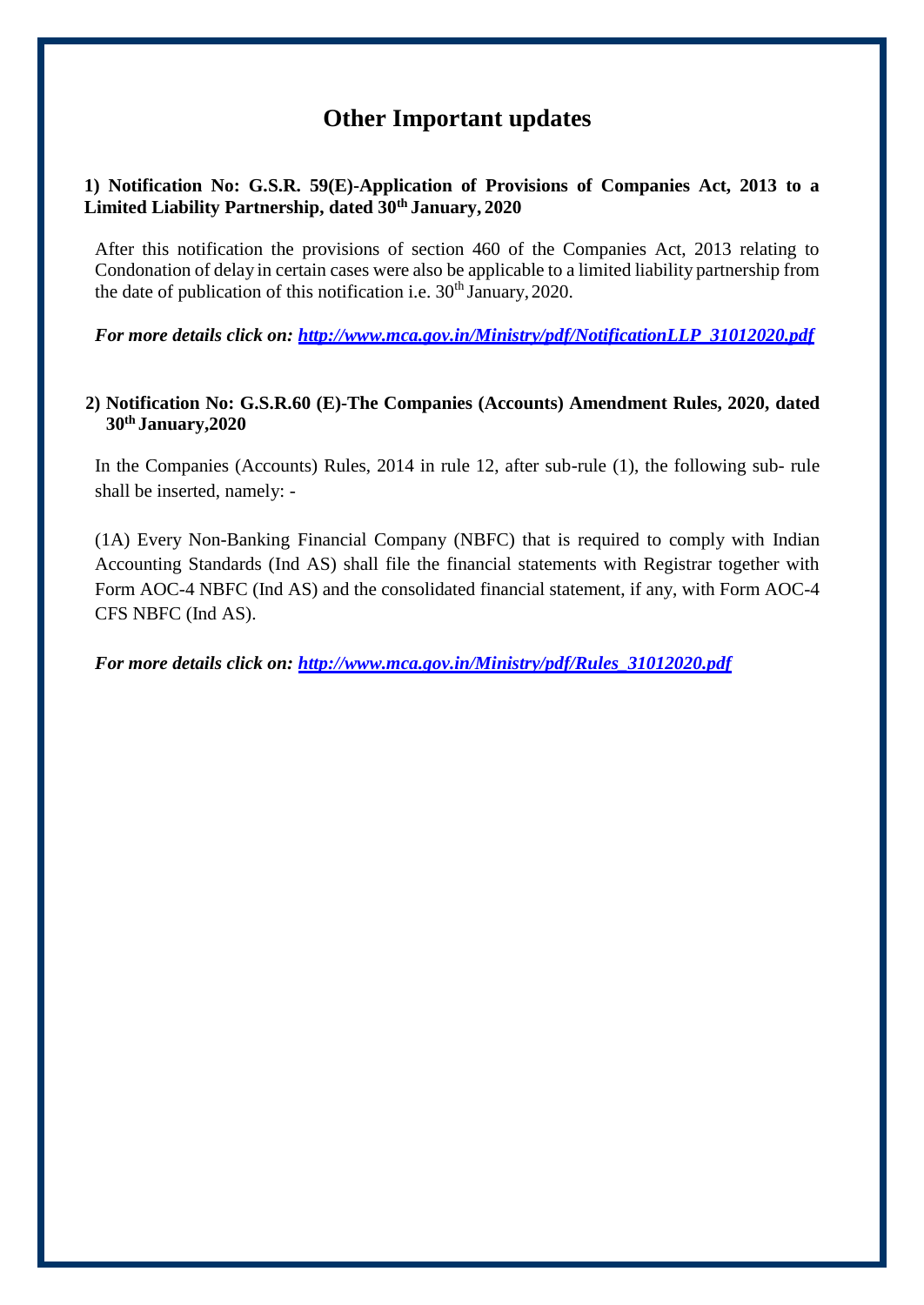### **Lesson 13 Various Initial Registrations and Licenses**

#### **NEW DEFINITION OF MSMEs**

In exercise of the powers conferred by section 7(1) read with section 7(9) of the 'Micro, Small and Medium Enterprises Development Act, 2006 the Central Government vide its Notification S.O. 1702(E) dated 1st June, 2020 notified the following criteria for classification of micro, small and medium enterprises, namely:—

(i) *A micro enterprise***,** where the investment in Plant and Machinery or Equipment does not exceed one crore rupees and turnover does not exceed five crore rupees;

(ii) *A small enterprise,* where the investment in Plant and Machinery or Equipment does not exceed ten crore rupees and turnover does not exceed fifty crore rupees;

(iii) *A medium enterprise***,** where the investment in Plant and Machinery or Equipment does not exceed fifty crore rupees and turnover does not exceed two hundred and fifty crore rupees.

*For more details click on: [https://msme.gov.in/sites/default/files/MSME\\_gazette\\_of\\_india\\_0.pdf](https://msme.gov.in/sites/default/files/MSME_gazette_of_india_0.pdf)*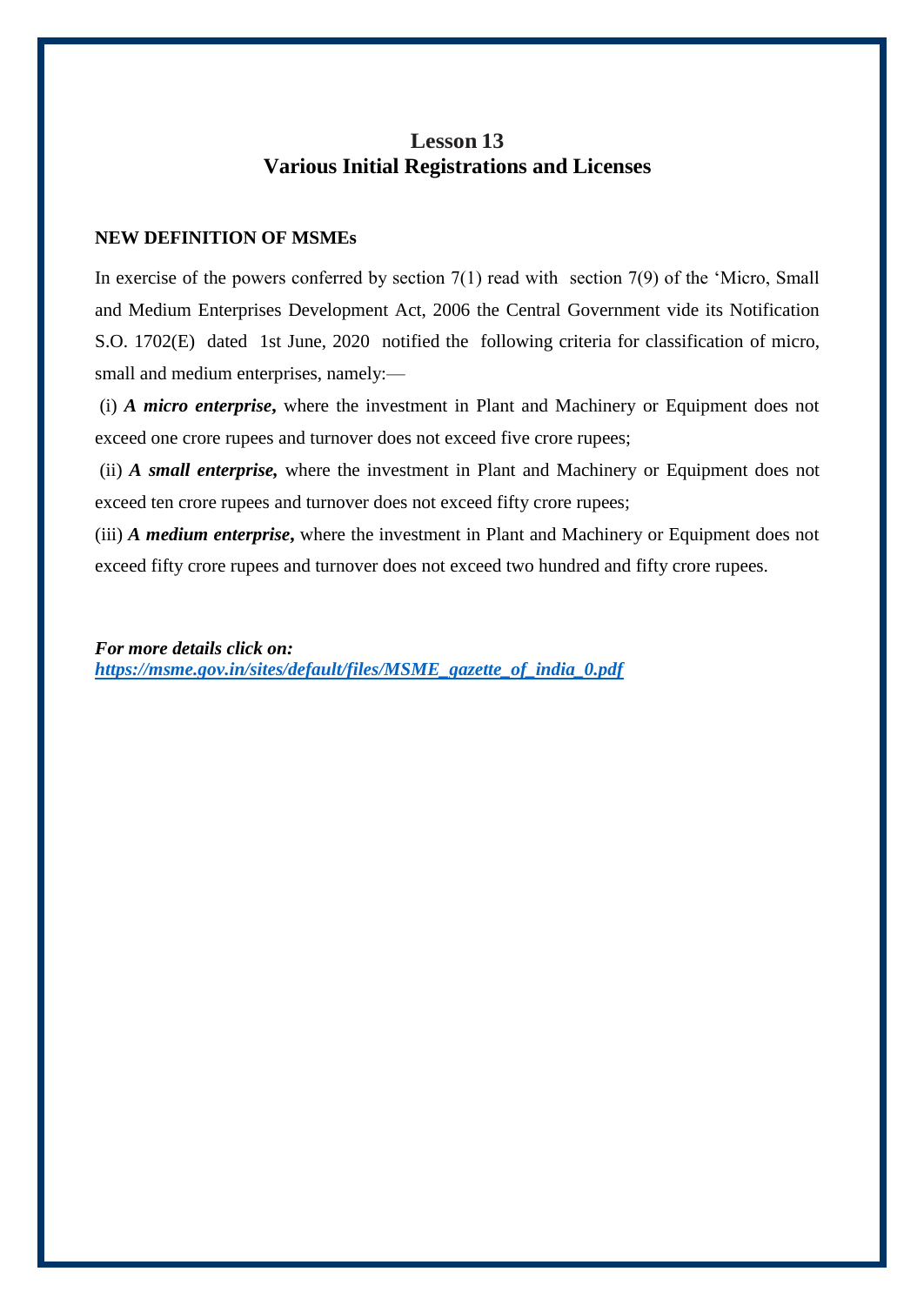### **Lesson 21 Corporate Insolvency Resolution Process, Liquidation and Winding Up: An Overview**

## **Notification under section 4 of the Insolvency and Bankruptcy Code, 2016**

In exercise of the powers conferred by the proviso to section 4 of the Insolvency and Bankruptcy Code, 2016, the Central Government hereby specifies *one crore rupees as the minimum amount of default* for the purposes of the said section.

#### *For more details click on:*

[https://ibbi.gov.in//uploads/legalframwork/48bf32150f5d6b30477b74f652964edc.pdf](https://ibbi.gov.in/uploads/legalframwork/48bf32150f5d6b30477b74f652964edc.pdf)

## **Extent of the Insolvency and Bankruptcy Code, 2016 to whole of India**

According to the Jammu and Kashmir Reorganisation (Adaptation of Central Laws) Order, 2020, the Insolvency and Bankruptcy Code, 2016 applicable to whole of India.

*For more details click on: <https://ibbi.gov.in/uploads/legalframwork/a6a99b56c0e71108ceabff90aef5af8e.pdf>*

## **The Insolvency and Bankruptcy Code (Amendment) Ordinance, 2020**

The Insolvency and Bankruptcy Code (Amendment) Ordinance, 2020 amended the Insolvency and Bankruptcy Code 2016.

The Insolvency and Bankruptcy Code (Amendment) Ordinance, 2020 inserted a new section 10A and new sub-section (3) in Section 66.

*Section 10A read as under:*

Section 10A. Suspension of initiation of corporate insolvency resolution process: Notwithstanding anything contained in sections 7, 9 and 10, no application for initiation of corporate insolvency resolution process of a corporate debtor shall be filed, for any default arising on or after 25th March, 2020 for a period of six months or such further period, not exceeding one year from such date, as may be notified in this behalf:

Provided that no application shall ever be filed for initiation of corporate insolvency resolution process of a corporate debtor for the said default occurring during the said period.

Explanation.—For the removal of doubts, it is hereby clarified that the provisions of this section shall not apply to any default committed under the said sections before 25th March, 2020. *Section 66(3) read as under:*

Section 66(3): Notwithstanding anything contained in this section, no application shall be filed by a resolution professional under sub-section (2), in respect of such default against which initiation of corporate insolvency resolution process is suspended as per section 10A.